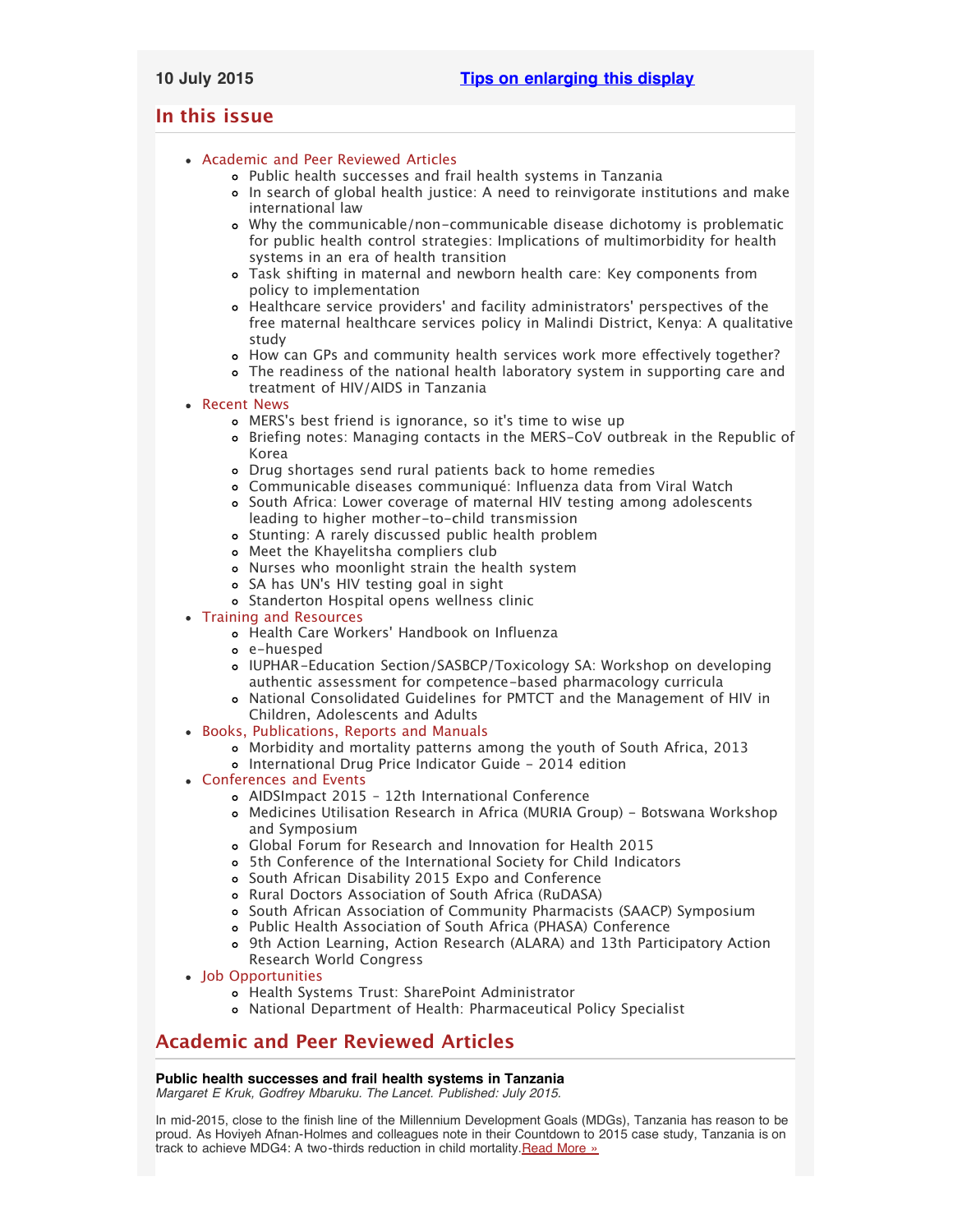Source: [http://www.thelancet.com/journals/langlo/article/PIIS2214-109X%2815%2900036-4/abstract\[](http://www.thelancet.com/journals/langlo/article/PIIS2214-109X%2815%2900036-4/abstract)Accessed: 10 July 2015]

#### **[back to top](#page-0-2)**

# <span id="page-1-0"></span>**In search of global health justice: A need to reinvigorate institutions and make international law**

*Shawn H. E. Harmon. Health Care Analysis. Published: June 2015.*

The recent outbreak of Ebola in West Africa has killed thousands of people, including healthcare workers. African responses have been varied and largely ineffective. [Read More »](http://paperity.org/p/73573996/in-search-of-global-health-justice-a-need-to-reinvigorate-institutions-and-make)

Source: [http://paperity.org/p/73573996/in-search-of-global-health-justice-a-need-to-reinvigorate-institutions](http://paperity.org/p/73573996/in-search-of-global-health-justice-a-need-to-reinvigorate-institutions-and-make)[and-make\[](http://paperity.org/p/73573996/in-search-of-global-health-justice-a-need-to-reinvigorate-institutions-and-make)Accessed: 10 July 2015]

#### **[back to top](#page-0-2)**

### <span id="page-1-1"></span>**Why the communicable/non-communicable disease dichotomy is problematic for public health control strategies: Implications of multimorbidity for health systems in an era of health transition**

*Tolu Onia, Nigel Unwin. International Health. Published: 22 June 2015.*

In today's globalized world, rapid urbanization, mechanization of the rural economy, and the activities of transnational food, drink and tobacco corporations are associated with behavioral changes that increase the risk of chronic non-communicable diseases (NCDs)... [Read More »](http://inthealth.oxfordjournals.org/content/early/2015/06/22/inthealth.ihv040.full.pdf+html)

Source: [http://inthealth.oxfordjournals.org/content/early/2015/06/22/inthealth.ihv040.full.pdf+html\[](http://inthealth.oxfordjournals.org/content/early/2015/06/22/inthealth.ihv040.full.pdf+html)Accessed: 10 July 2015]

#### **[back to top](#page-0-2)**

## <span id="page-1-2"></span>**Task shifting in maternal and newborn health care: Key components from policy to implementation**

*Barbara Dellera, Vandana Tripathib, Stacie Stenderc, Emmanuel Otolorind, Peter Johnsona, Catherine Carra. International Journal of Gynecology & Obstetrics. Published: June 2015.*

Task shifting in various forms has been adopted extensively around the world in an effort to expand the reach of lifesaving services to the women, newborns, and families who need them... [Read More »](http://www.sciencedirect.com/science/article/pii/S0020729215001344)

Source: [http://www.sciencedirect.com/science/article/pii/S0020729215001344\[](http://www.sciencedirect.com/science/article/pii/S0020729215001344)Accessed: 10 July 2015]

#### **[back to top](#page-0-2)**

<span id="page-1-3"></span>**Healthcare service providers' and facility administrators' perspectives of the free maternal healthcare services policy in Malindi District, Kenya: A qualitative study** *Evaline Lang'at and Lillian Mwanri. Reproductive Health. Published: 27 June 2015.*

Globally, there are increasing efforts to improve maternal health outcomes including the reduction in maternal mortality rates. Improved access to skilled care utilisation during pregnancy and delivery has been one of the strategies employed to improve maternal health outcomes. [Read More »](http://www.reproductive-health-journal.com/content/12/1/59)

Source: [http://www.reproductive-health-journal.com/content/12/1/59\[](http://www.reproductive-health-journal.com/content/12/1/59)Accessed: 10 July 2015]

#### **[back to top](#page-0-2)**

# <span id="page-1-4"></span>**How can GPs and community health services work more effectively together?**

*Donna Bramwell, Stephen Peckham, Pauline Allen, Kath Checkland. British Journal of General Practice. Published: 1 July 2015.*

On 23 October 2014, NHS England Chief Executive Simon Stevens published a new 5-year plan for the NHS. [Read More »](http://bjgp.org/content/65/636/374)

Source: http://bjqp.org/content/65/636/374[Accessed: 10 July 2015]

#### **[back to top](#page-0-2)**

# <span id="page-1-5"></span>**The readiness of the national health laboratory system in supporting care and treatment of HIV/AIDS in Tanzania**

*Leonard E.G. Mboera, Deus S. Ishengoma, Andrew M. Kilale, Isolide S. Massawe, Acleus S.M. Rutta, Gibson B. Kagaruki, Erasmus Kamugisha, Vito Baraka, Celine I. Mandara, Godlisten S. Materu and Stephen M. Magesa. BioMed Central. Published: 26 June 2015.*

Strong health laboratory systems and networks capable of providing high quality services are critical components of the health system and play a key role in routine diagnosis, care, treatment and disease surveillance. [Read More »](http://www.biomedcentral.com/1472-6963/15/248)

Source: [http://www.biomedcentral.com/1472-6963/15/248\[](http://www.biomedcentral.com/1472-6963/15/248)Accessed: 10 July 2015]

**[back to top](#page-0-2)**

<span id="page-1-6"></span>**Recent News**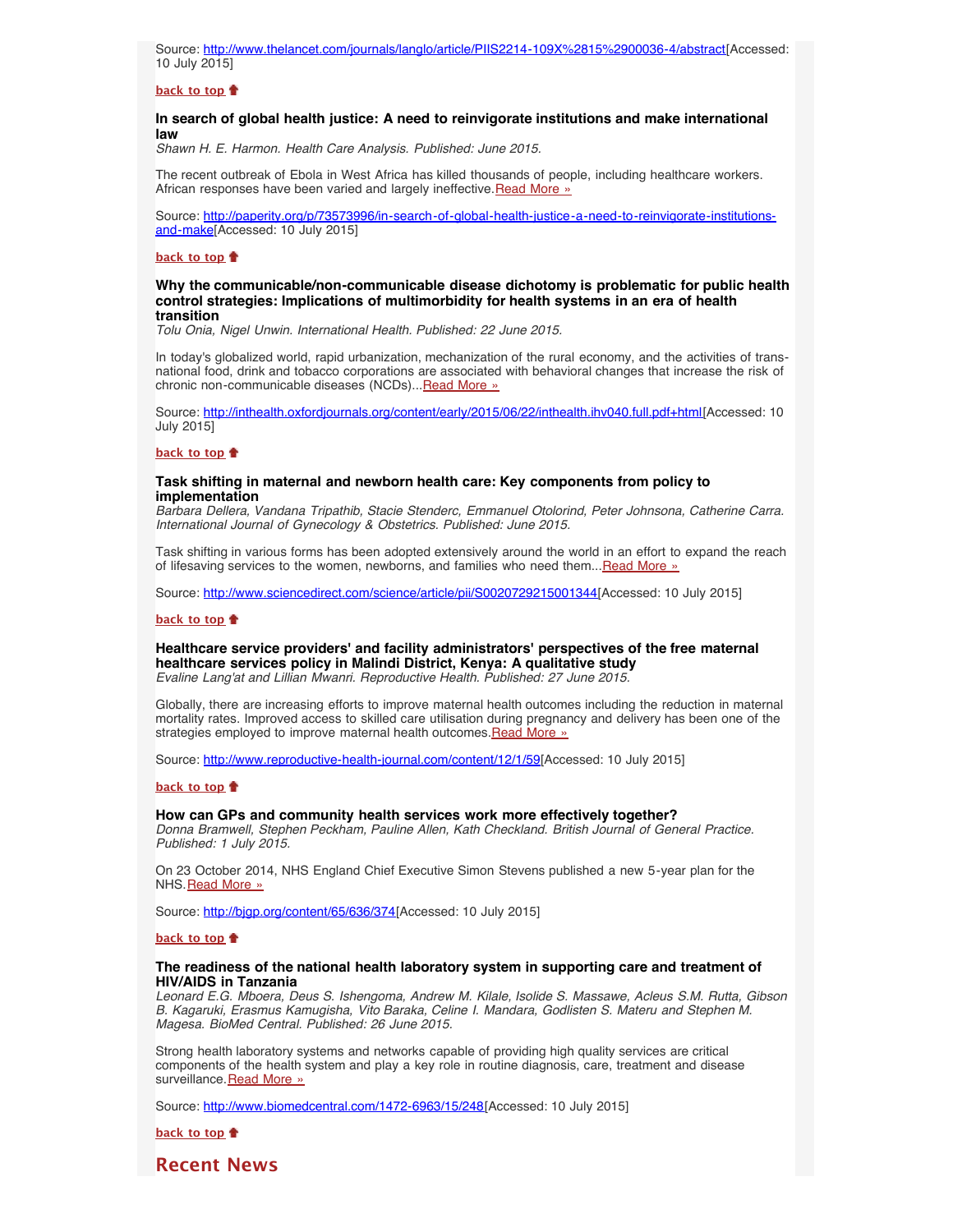## <span id="page-2-0"></span>**MERS's best friend is ignorance, so it's time to wise up** *IRIN News. Published: 16 June 2015.*

The full story of Middle East Respiratory Syndrome (MERS) is yet to be told. Would South Korea now be in the grip of one of the disease's largest ever outbreaks if more had been done sooner to unravel its mysteries? [Read More »](http://www.hst.org.za/news/mers-s-best-friend-ignorance-so-it-s-time-wise)

Source: [http://www.irinnews.org/report/101638/mers-s-best-friend-is-ignorance-so-it-s-time-to-wise](http://www.irinnews.org/report/101638/mers-s-best-friend-is-ignorance-so-it-s-time-to-wise-up)[up\[](http://www.irinnews.org/report/101638/mers-s-best-friend-is-ignorance-so-it-s-time-to-wise-up)Accessed: 10 July 2015]

#### **[back to top](#page-0-2)**

## <span id="page-2-1"></span>**Briefing notes: Managing contacts in the MERS-CoV outbreak in the Republic of Korea** *WHO. Published: 1 July 2015.*

In June 2015, WHO and the Republic of Korea's Ministry of Public Health and Welfare presented the results of their joint assessment of the MERS outbreak... [Read More »](http://www.hst.org.za/news/managing-contacts-mers-cov-outbreak-republic-korea)

Source: [http://www.who.int/mediacentre/news/mers/briefing-notes/update-1-july-2015/en/\[](http://www.who.int/mediacentre/news/mers/briefing-notes/update-1-july-2015/en/)Accessed: 10 July 2015]

#### **[back to top](#page-0-2)**

# <span id="page-2-2"></span>**Drug shortages send rural patients back to home remedies**

*Mail&Guardian. Published: 3 July 2015.*

Once a month 73-year-old Masego Mmantlwa makes the short walk to her local clinic in the rural North West village of Mabeskraal. She is never in a rush... [Read More »](http://mg.co.za/article/2015-07-02-drug-shortages-send-rural-patients-back-to-home-remedies)

Source: [http://mg.co.za/article/2015-07-02-drug-shortages-send-rural-patients-back-to-home](http://mg.co.za/article/2015-07-02-drug-shortages-send-rural-patients-back-to-home-remedies)[remedies\[](http://mg.co.za/article/2015-07-02-drug-shortages-send-rural-patients-back-to-home-remedies)Accessed: 10 July 2015]

#### **[back to top](#page-0-2)**

# <span id="page-2-3"></span>**Communicable diseases communiqué: Influenza data from Viral Watch**

*NICD/NHLS. Published: June 2015.*

The influenza season that started in epidemiologic week 19 (week ending 10 May) continues. The number of specimens submitted by Viral Watch sites have continued to increase and have risen to an average of 75 per week during the last week of May and the first two weeks of June. Read More »

Source: [http://www.nicd.ac.za/assets/files/Influenza%285%29.pdf\[](http://www.nicd.ac.za/assets/files/Influenza%285%29.pdf)Accessed: 10 July 2015]

## **[back to top](#page-0-2)**

# <span id="page-2-4"></span>**South Africa: Lower coverage of maternal HIV testing among adolescents leading to higher mother-to-child transmission**

*aidsmap. Published: 1 July 2015.*

Adolescents have lower coverage of HIV testing and subsequent prevention of mother-to-child (PMTCT) services and significantly higher early vertical transmission rates compared with adults, according to findings from three South African national surveys... [Read More »](http://www.hst.org.za/news/south-africa-lower-coverage-maternal-hiv-testing-among-adolescents-leading-higher-mother-child-)

Source: <u>http://www.aidsmap.com/South-Africa-Lower-coverage-of-maternal-HIV-testing-among-adolescents-</u> [leading-to-higher-mother-to-child-transmission/page/2981306/](http://www.aidsmap.com/South-Africa-Lower-coverage-of-maternal-HIV-testing-among-adolescents-leading-to-higher-mother-to-child-transmission/page/2981306/)[Accessed: 10 July 2015]

#### **[back to top](#page-0-2)**

# <span id="page-2-5"></span>**Stunting: A rarely discussed public health problem**

*BioMed Central. Published: 29 June 2013.*

Recent research published in BMC Public Health looks at the prevalence of stunting in South African children over the past 40 years. Here, Daniel Hoffman talks more about the importance of raising awareness about this topic. [Read More »](http://www.hst.org.za/news/stunting-rarely-discussed-public-health-problem)

Source: [http://blogs.biomedcentral.com/bmcseriesblog/2015/06/29/stunting-rarely-discussed-public-health](http://blogs.biomedcentral.com/bmcseriesblog/2015/06/29/stunting-rarely-discussed-public-health-problem/)[problem/](http://blogs.biomedcentral.com/bmcseriesblog/2015/06/29/stunting-rarely-discussed-public-health-problem/)[Accessed: 10 July 2015]

#### **[back to top](#page-0-2)**

# <span id="page-2-6"></span>**Meet the Khayelitsha compliers club**

*Mail&Guardian. Published: 26 June 2015.*

Communities are bringing HIV monitoring and dispensing out of the clinics and into their homes. [Read More »](http://www.hst.org.za/news/meet-khayelitsha-compliers-club)

Source: [http://mg.co.za/article/2015-06-25-meet-the-khayelitsha-compliers-club\[](http://mg.co.za/article/2015-06-25-meet-the-khayelitsha-compliers-club)Accessed: 10 July 2015]

## **[back to top](#page-0-2)**

**Nurses who moonlight strain the health system**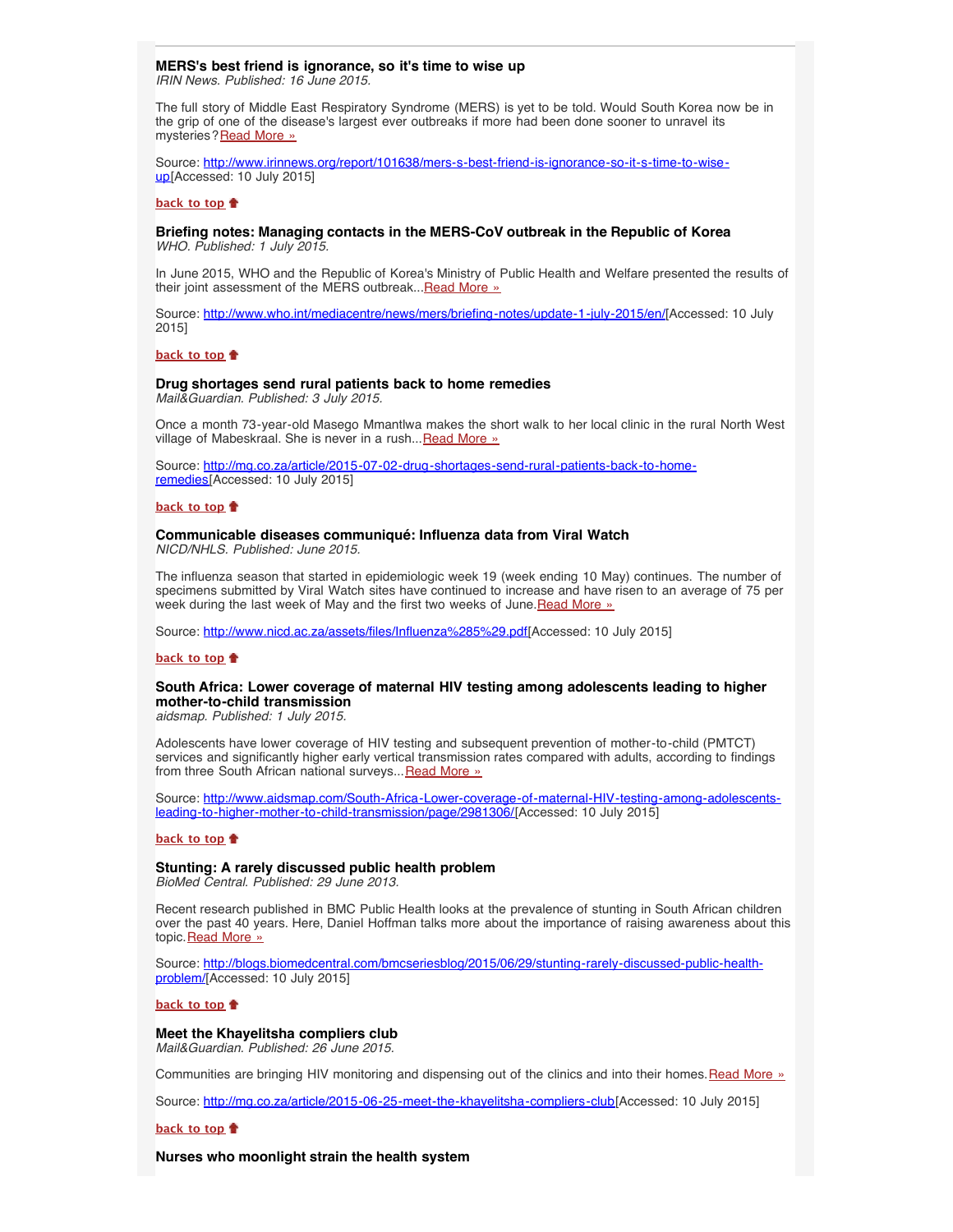<span id="page-3-0"></span>*BDlive. Published: 2 July 2015.*

Between 2009 and 2010, the government spent about R1.49bn hiring nurses for the public health sector from nursing agencies. [Read More »](http://www.bdlive.co.za/opinion/2015/07/02/nurses-who-moonlight-strain-the-health-system)

Source: <http://www.bdlive.co.za/opinion/2015/07/02/nurses-who-moonlight-strain-the-health-system>[Accessed: 10 July 2015]

## **[back to top](#page-0-2)**

# <span id="page-3-1"></span>**SA has UN's HIV testing goal in sight**

*BDlive. Published: 3 July 2015.*

SA will meet the United Nations (UN) goal of diagnosing 90% of HIV-positive adults by 2020 if it continues to test 10-million people a year, concludes research published in the journal, AIDS.[Read More »](http://www.hst.org.za/news/sa-has-un-s-hiv-testing-goal-sight)

Source: [http://www.bdlive.co.za/national/health/2015/07/03/sa-has-uns-hiv-testing-goal-in-sight\[](http://www.bdlive.co.za/national/health/2015/07/03/sa-has-uns-hiv-testing-goal-in-sight)Accessed: 10 July 2015]

## **[back to top](#page-0-2)**

## <span id="page-3-2"></span>**Standerton Hospital opens wellness clinic**

*Health-e News. Published: 25 June 2015.*

Mpumalanga's Standerton Hospital opened a new wellness clinic to improve services and shorten wait times this week... [Read More »](http://www.hst.org.za/news/standerton-hospital-opens-wellness-clinic)

Source: [http://www.health-e.org.za/2015/06/25/standerton-hospital-opens-wellness-clinic/\[](http://www.health-e.org.za/2015/06/25/standerton-hospital-opens-wellness-clinic/)Accessed: 10 July 2015]

**[back to top](#page-0-2)**

# <span id="page-3-3"></span>**Training and Resources**

# <span id="page-3-4"></span>**Health Care Workers' Handbook on Influenza**

*NICD/NHLS. Published: May 2015.*

Influenza, commonly known as the "flu", is an acute viral infection of the respiratory tract caused by influenza virus. There are three types of seasonal influenza viruses – A, B and C[.Click Here»](http://www.nicd.ac.za/assets/files/Healthcare%20Workers%20Handbook%20on%20influenza%20in%20SA_%205%20May%202015.pdf)

#### **[back to top](#page-0-2)**

## <span id="page-3-5"></span>**e-huesped**

e-huesped is an educational platform that contributes to the permanent updating of professionals in the health team improving information, education and prevention access in the fields of HIV/AIDS, viral hepatitis and other transmissible diseases. [Click Here»](http://www.e-huesped.org/about)

#### **[back to top](#page-0-2)**

# <span id="page-3-6"></span>**IUPHAR-Education Section/SASBCP/Toxicology SA: Workshop on developing authentic assessment for competence-based pharmacology curricula**

*When: 1 September 2015*

*Venue: The Wits Club, Wits University, Johannesburg, South Africa* 

The International Union of Basic and Clinical Pharmacology (IUPHAR) is a voluntary, non-profit association representing the interests of pharmacologists around the world through co-operation, education and public awareness. [Click Here»](http://www.hst.org.za/events/iuphar-education-sectionsasbcptoxicology-sa-workshop-developing-authentic-assessment-competen)

#### **[back to top](#page-0-2)**

# <span id="page-3-7"></span>**National Consolidated Guidelines for PMTCT and the Management of HIV in Children, Adolescents and Adults**

*SA National Department of Health. Published: April 2015.*

The main purpose of these guidelines is to improve the clinical outcomes of people living with HIV, reduce morbidity due to TB/HIV co-infection, reduce HIV incidence and avert AIDS-related deaths in the most cost-efficient manner by ensuring that people living with HIV start with the right therapy at the right time. [Click Here»](http://www.hst.org.za/publications/national-consolidated-guidelines-pmtct-and-management-hiv-children-adolescents-and-adul)

## **[back to top](#page-0-2)**

# <span id="page-3-8"></span>**Books, Publications, Reports and Manuals**

<span id="page-3-9"></span>**Morbidity and mortality patterns among the youth of South Africa, 2013**

*Statistics South Africa. Published: 29 June 2015.*

Worldwide, the youth are faced by greater health risks including physical and psychological trauma from sexual abuse, gender-based violence and other forms of accidents. [Click Here»](http://www.hst.org.za/publications/morbidity-and-mortality-patterns-among-youth-south-africa-2013)

**[back to top](#page-0-2)**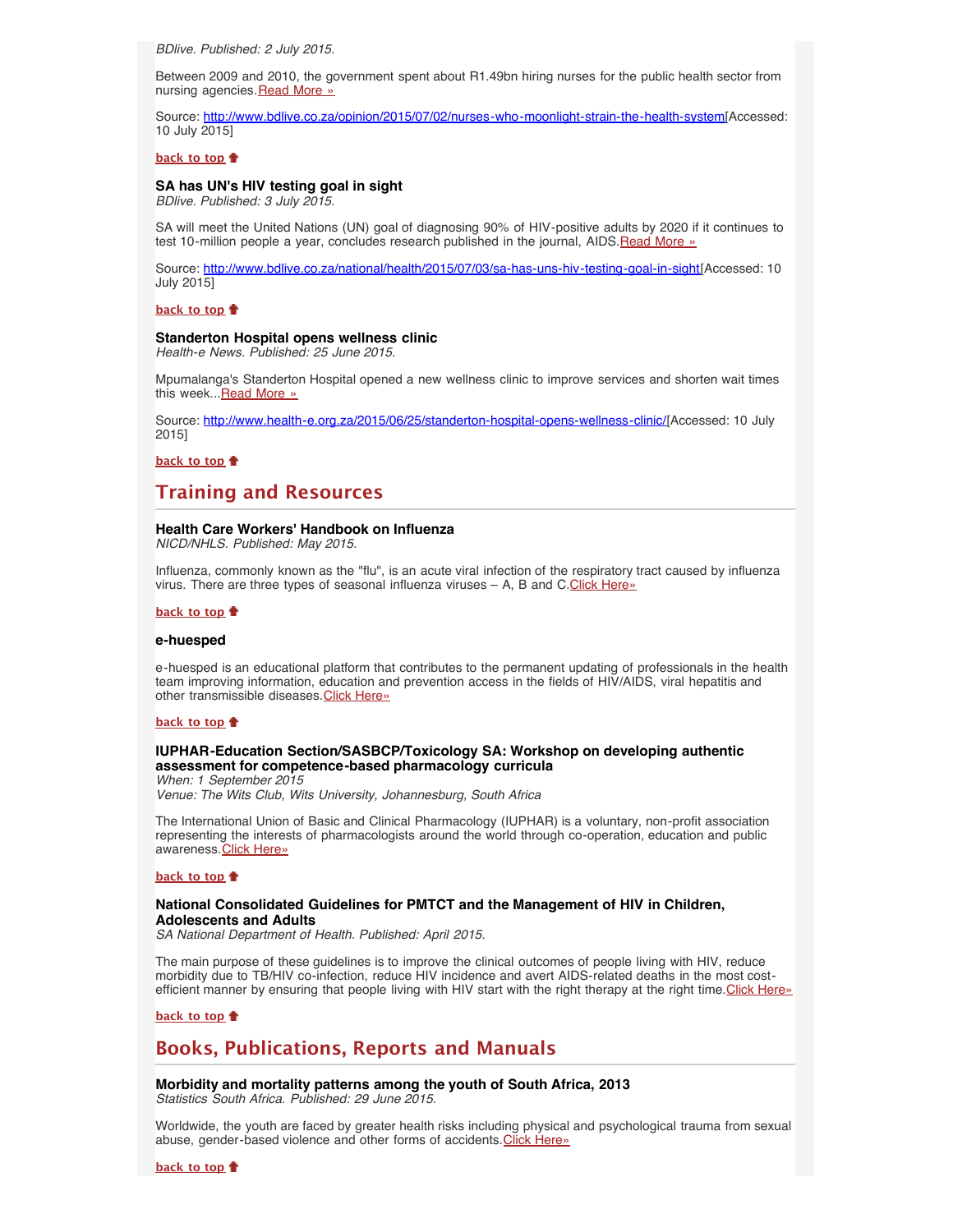# <span id="page-4-0"></span>**International Drug Price Indicator Guide - 2014 edition**

*Management Sciences for Health. Published: 2015.*

The guide provides a spectrum of prices for more than 1100 products from 25 sources, including pharmaceutical suppliers, international development organisations and government agencies. [Click Here»](http://erc.msh.org/priceguide)

# **[back to top](#page-0-2)**

# <span id="page-4-1"></span>**Conferences and Events**

# <span id="page-4-2"></span>**AIDSImpact 2015 – 12th International Conference**

*When: 28-31 July 2015 Venue: Amsterdam, Netherlands URL: <http://www.aidsimpact.com/2015/>*

AIDSImpact is an international behavioral and psychosocial science conference that addresses issues related to HIV/AIDS prevention, treatment and care, focusing both globally and on specific communities and countries hardest hit by the HIV/AIDS epidemic.

#### **[back to top](#page-0-2)**

#### <span id="page-4-3"></span>**Medicines Utilisation Research in Africa (MURIA Group) - Botswana Workshop and Symposium** *When: 27-29 July 2015*

*Venue: University of Botswana URL: <http://muria.nmmu.ac.za/Botswana-Workshop-and-Symposium-27-29-July-2015>*

The workshop and symposium are intended to develop and progress medicines utilisation research in Africa. The workshop will cater for all personnel including those just starting research in this area and those already undertaking medicine utilisation research. This will be achieved through two workshop streams (parallel sessions) and a one day symposium for researchers to present their projects and findings.

# **[back to top](#page-0-2)**

# <span id="page-4-4"></span>**Global Forum on Research and Innovation for Health 2015**

*When: 24-27 August 2015 Venue: Manila, Philippines URL: [http://www.forum2015.org](http://www.forum2015.org/)*

Forum 2015 is a unique global platform to promote the role of research and innovation in creating better health, enhancing equity and stimulating development. Join other policy-makers, business and non-profit leaders, international organizations, academic and research institutions, social entrepreneurs and key stakeholders, as we work together to shape the global health research agenda locally, regionally and globally.

# **[back to top](#page-0-2)**

#### <span id="page-4-5"></span>**5th Conference of the International Society for Child Indicators**

*When: 2-4 September 2015 Venue: University of Cape Town, South Africa URL: <http://isci2015.org/>*

The 5th Conference of the International Society for Child Indicators will be held on 2-4 September 2015 in the Kramer Law Building, University of Cape Town. Researchers, practitioners, policy makers and child advocates from across the world will gather for three days to share and discuss the latest child indicator research and implications for policy and interventions.

### **[back to top](#page-0-2)**

# <span id="page-4-6"></span>**South African Disability 2015 Expo and Conference**

*When: 17-19 September 2015 Venue: The Pavilion on the Waterfront, Cape Town, South Africa URL: <http://www.ingadaevents.co.za/current/disability-cape-town>*

It is the only public showcase on the African continent where people with any kind of disability, their caregivers, families and friends can find the manufacturers, distributors, suppliers and service providers that offer everything necessary to improve the quality of life. The event advocates the full equality and participation of persons with disabilities into society and to empower and equip people by making a meaningful contribution to their lives.

#### **[back to top](#page-0-2)**

## <span id="page-4-7"></span>**Rural Doctors Association of South Africa (RuDASA)**

*When: 23-26 September 2015 Venue: Mpumalanga, South Africa URL: <http://www.rudasa.org.za/>*

An annual RuDASA conference has been organised almost every year since 1996, and attracts a range of rural health professionals from all over the country. The conference is a much-anticipated, vibrant forum which combines a mixture of sessions ranging from clinical skills updates for and by a wide range of health professionals to emotive discussions and workshops on issues such as justice and equity.